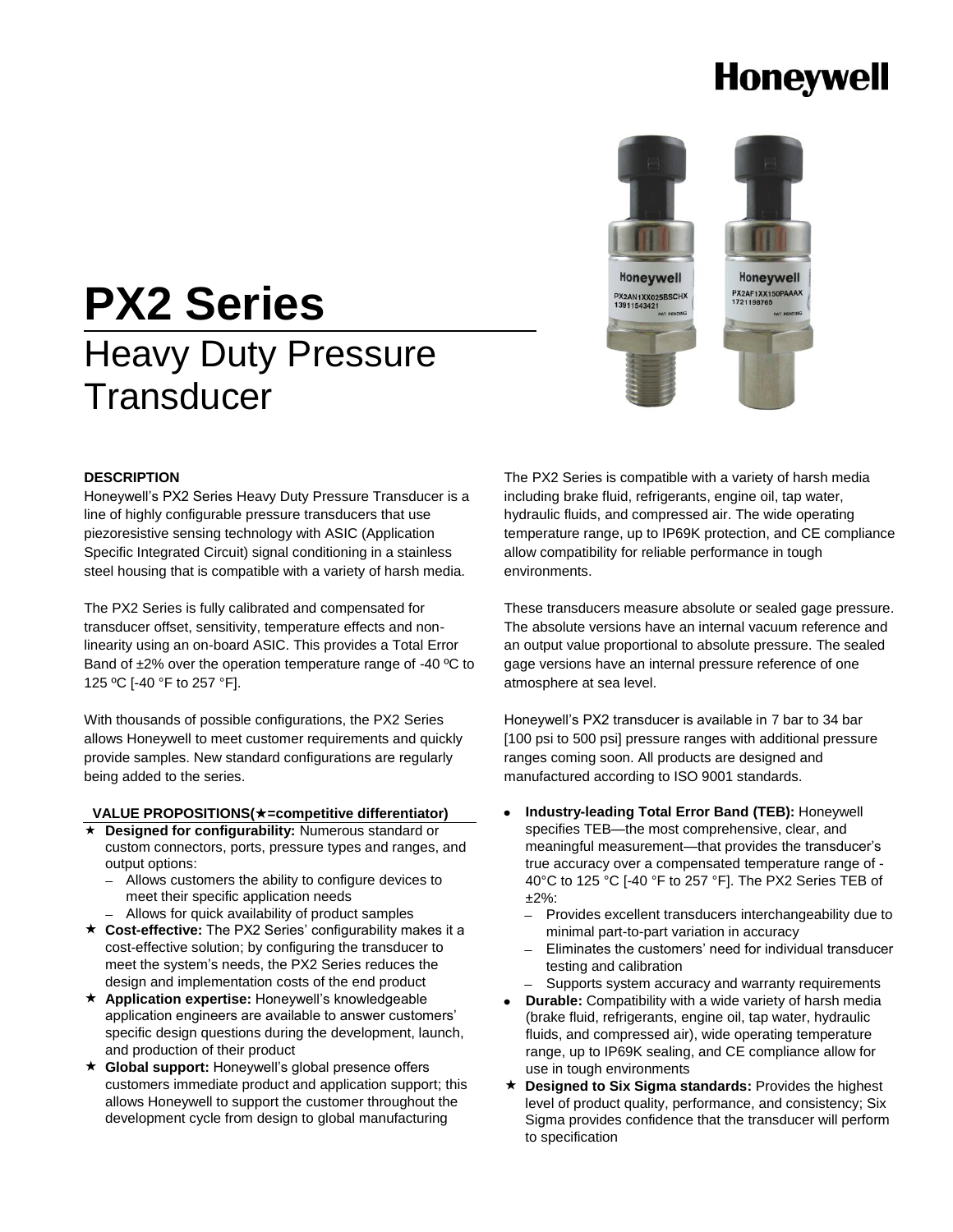# **PX2 Series**

#### **FEATURES AND BENEFITS**

- **Broad compensated temperature range** allows customers to design the same transducer into a broad set of applications
- **Good EMC protection** means that the transducer will not  $\bullet$ be damaged by environmental electromagnetic interference

#### **POTENTIAL APPLICATIONS**

### **Industrial:**

- **HVAC/R**
	- **-** Compressor inlet and outlet pressure
	- **-** Rooftop chillers
	- **-** Compressor rack rooms
	- **-** Refrigerant recovery systems
	- **-** Compressor oil pressure

#### **Air Compressors**  $\bullet$

- **-** Compressor inlet and outlet pressure
- **-** Filter pressure drop
- **-** Cooling water inlet and outlet pressure
- **-** Compressor oil pressure

#### **Table 1. Electrical Specifications**

#### **General**  $\bullet$

- **-** System pressure
- **-** Fluid power, flow and level
- **-** Factory automation
- **-** Pneumatics
- **-** Injection molding knockout valves
- **-** Pumps
- **-** Valves

#### **Transportation (Heavy Equipment and Alternative Fuel Vehicles):**

- $\bullet$ System pressure
- Fluid power, flow and level  $\bullet$
- **Pneumatics**  $\bullet$
- Light hydraulics  $\bullet$
- Brake and engine oil pressure  $\bullet$
- $\bullet$ **Transmission**
- $\bullet$ Truck/trailer air braking

| Characteristic                          | <b>Ratiometric</b>                                              |              | <b>Current Output</b>            | <b>Regulated Output</b> |                   |                   |                  |
|-----------------------------------------|-----------------------------------------------------------------|--------------|----------------------------------|-------------------------|-------------------|-------------------|------------------|
|                                         | <b>Output Transfer Function Order Code (See Figure 5.)</b>      |              |                                  |                         |                   |                   |                  |
|                                         | AA                                                              | <b>AB</b>    | <b>CH</b>                        | <b>BC</b>               | <b>BD</b>         | <b>BE</b>         | <b>BG</b>        |
| Output transfer function <sup>1</sup> : |                                                                 |              |                                  |                         |                   |                   |                  |
| null output value                       | 10% of Vs                                                       | $5%$ of $Vs$ | 4 mA                             | 1 <sub>V</sub>          | 0.25V             | 0.5V              | 1 <sub>V</sub>   |
| full scale span (FSS)                   | 80% of Vs                                                       | 90% of Vs    | 16 mA                            | 5V                      | 10 V              | 4 V               | 4 V              |
| operating supply voltage, min. $(Vs)^2$ | 4.75 V                                                          | 4.75 V       | 8 V                              | 9 V                     | 13V               | 8 V               | 8 V              |
| operating supply voltage, typ. $(Vs)^2$ | 5 V                                                             | 5V           |                                  |                         |                   |                   |                  |
| operating supply voltage, max. $(Vs)^2$ | 5.25 V                                                          | 5.25 V       | 30V <sup>4</sup>                 | 30 V                    | 30 V <sup>3</sup> | 30 V <sup>3</sup> | 30V <sup>3</sup> |
| Supply current (typ.)                   | 4 mA                                                            |              |                                  | 5 <sub>m</sub> A        |                   |                   |                  |
| Output load (pull up or down)           |                                                                 |              |                                  |                         |                   |                   |                  |
| minimum                                 | 2 kOhm                                                          |              |                                  |                         | 2 kOhm            |                   |                  |
| maximum                                 |                                                                 |              | $(Vs - 8)$ x 50 Ohm <sup>4</sup> |                         |                   |                   |                  |
| Absolute voltage ratings <sup>5</sup> : |                                                                 |              |                                  |                         |                   |                   |                  |
| minimum                                 | $-16V$                                                          |              | $-16V$                           | $-16V$                  |                   |                   |                  |
| maximum <sup>6</sup>                    | 16 V                                                            |              | 30 V                             | 30 V                    |                   |                   |                  |
| maximum applied to output pin           | Vs                                                              |              |                                  | Vs                      |                   |                   |                  |
| EMC rating $-$ CE compliance':          |                                                                 |              |                                  |                         |                   |                   |                  |
| electrostatic discharge                 | ±4 kV contact, ±8 kV air per IEC 61000-4-2                      |              |                                  |                         |                   |                   |                  |
| radiated immunity                       | 10 V/m (80 MHz to 1000 MHz) per IEC 61000-4-3                   |              |                                  |                         |                   |                   |                  |
| fast transient burst                    | ±1 kV per IEC61000-4-4                                          |              |                                  |                         |                   |                   |                  |
| immunity to conducted disturbances      | 3 V per IEC61000-4-6                                            |              |                                  |                         |                   |                   |                  |
| radiated emissions                      | 40 dB 30 MHz to 230 MHz; 47 dB 230 MHz to 1000 MHz per CISPR 11 |              |                                  |                         |                   |                   |                  |
| EMC Rating - ISO 11452-2 <sup>7</sup>   |                                                                 |              |                                  |                         |                   |                   |                  |
| radiated immunity                       | 100 V/m 200 MHz to 2 GHz<br>20 V/m 200 MHz to 2 GHz             |              |                                  |                         |                   |                   |                  |

#### **Notes:**

1. Transfer function options are shown in the Nomenclature and Order Guide. (See Figure 5.)

2. Transducer will not produce valid output when supply voltage is outside of operating range.

3. Applies at 25 °C. See Figure 1 for Regulated Output Supply Voltage.

4. Applies at 25 °C. See Figure 2 for Current Output Supply Voltage.

5. Absolute maximum ratings are the extreme limits the device can withstand without damage to the product. Voltages above these ratings may cause permanent damage. Exposure to absolute maximum conditions for extended periods may degrade device reliability. 6. Absolute voltage applies to potential across power and ground terminals.

7. All EMC ratings verified with the Packard Metripak 150 connector type.

#### **-** Packaging/laminating equipment

- **-** Sprayers, industrial lasers
- **-** Foam dispensing
- **-** Solar energy
- **-** Emissions monitoring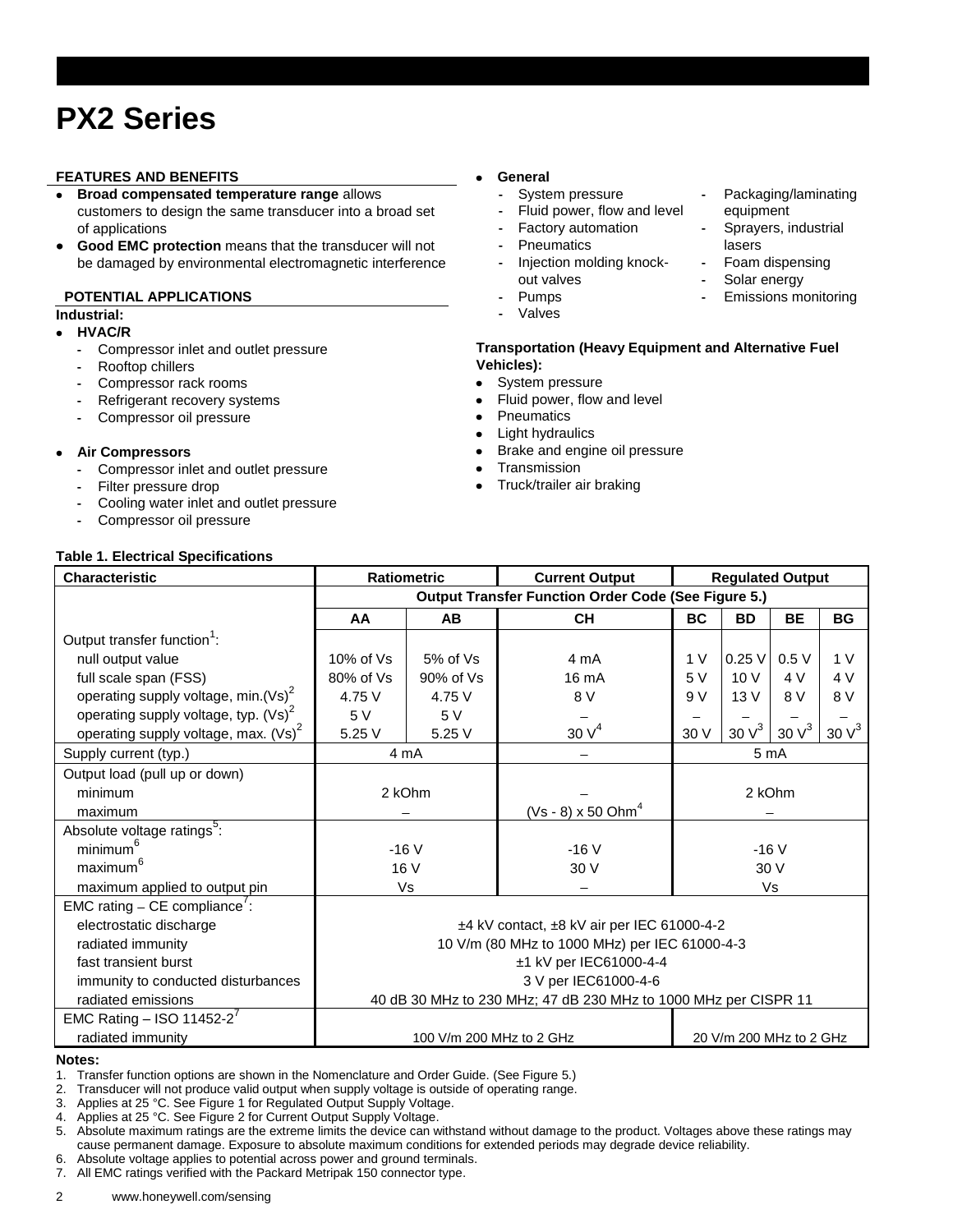### Heavy Duty Pressure Transducer



#### **Table 2. Performance Specifications**<sup>8</sup>

| <b>Parameter</b>                            | <b>Description</b>                                                               |
|---------------------------------------------|----------------------------------------------------------------------------------|
| Operating temperature range                 | -40 °C to 125 °C [-40 °F to 257 °F]                                              |
| Storage temperature range <sup>10</sup>     | -40 °C to 125 °C [-40 °F to 257 °F]                                              |
| Compensated temperature range               | -40 °C to 125 °C [-40 °F to 257 °F]                                              |
| Overpressure minimum rating <sup>12</sup>   | 3x operating pressure: Max. 1000 psi (See Figure 3.)                             |
| Burst pressure minimum rating <sup>13</sup> | 5x operating pressure: Max. 1500 psi (See Figure 3.)                             |
| Accuracy <sup>14</sup>                      | $\pm 0.25$ %FSS <sup>15</sup> (See Figure 4.)                                    |
| Offset error <sup>16</sup>                  | $±1$ %FSS <sup>15</sup>                                                          |
| Total Error Band <sup>17</sup>              | $\pm$ 2 %FSS <sup>15</sup> (-40 °C to 125 °C [-40 °F to 257 °F]) (See Figure 4.) |
| Response time <sup>18</sup>                 | $<$ 2 ms                                                                         |
| Turn on time <sup>19</sup>                  | $< 7$ ms                                                                         |
| Life $^{20}$                                | min. of 10 million cycles to operating pressure                                  |

#### **Notes:**

8. All specifications apply at 25 °C and under operating conditions unless otherwise noted.

- 9. Operating Temperature Range: The temperature range over which the product will produce an output proportional to pressure but may not remain within the specified performance limits.
- 10. Storage Temperature Range: The temperature range over which the product may safely be exposed without excitation or pressure applied. Under these conditions the product will remain in specification after excursion to any temperatures within this range. Exposure to temperatures outside this range may cause permanent damage to the product.
- 11. Compensated Temperature Range: The temperature range (or ranges) over which the product will produce an output proportional to pressure within the specified performance limits.
- 12. Overpressure: The absolute maximum rating for pressure which may be safely applied to the product for it to remain in specification once pressure is returned to the operating pressure range. Exposure to higher pressure may cause permanent damage to the product.
- 13. Burst Pressure: The maximum pressure that may be applied to the product without causing escape of the pressure media. The product should not be expected to function after exposure to any pressure beyond the rated burst pressure. This rating is also the case burst rating of the product.
- 14. Accuracy: The maximum deviation in output from a Best Fit Straight Line (BFSL) fitted to the output measured over the pressure range at 25 °C. Includes all errors due to pressure non-linearity, pressure hysteresis, and non-repeatability.
- 15. Full Scale Span (FSS): The algebraic difference between the output signal measured at the maximum (Pmax.) and minimum (Pmin.) limits of the pressure range.
- 16. Offset Error: the maximum deviation in the output signal obtained when the reference pressure is applied at 25 °C relative to the ideal transfer function.
- 17. Total Error Band: The maximum deviation from the ideal transfer function over the entire compensated temperature and pressure range. Includes all errors due to offset, full scale span, pressure non-linearity, pressure hysteresis, repeatability, thermal effect on offset, thermal effect on span, and thermal hysteresis.
- 18. Response Time: The response time of the transducer is the maximum amount of time that the transducer will take for the transducer to output a change from 10% to 90% of full scale in response to a 0% to 100% full scale step input pressure range.
- 19. Turn On Time: Duration from power applied until first valid output.
- 20. Life may vary depending on the application in which transducer is used. Contact Honeywell Sales and Service for Mean Time to Failure (MTTF) data based on customer-specific usage profile.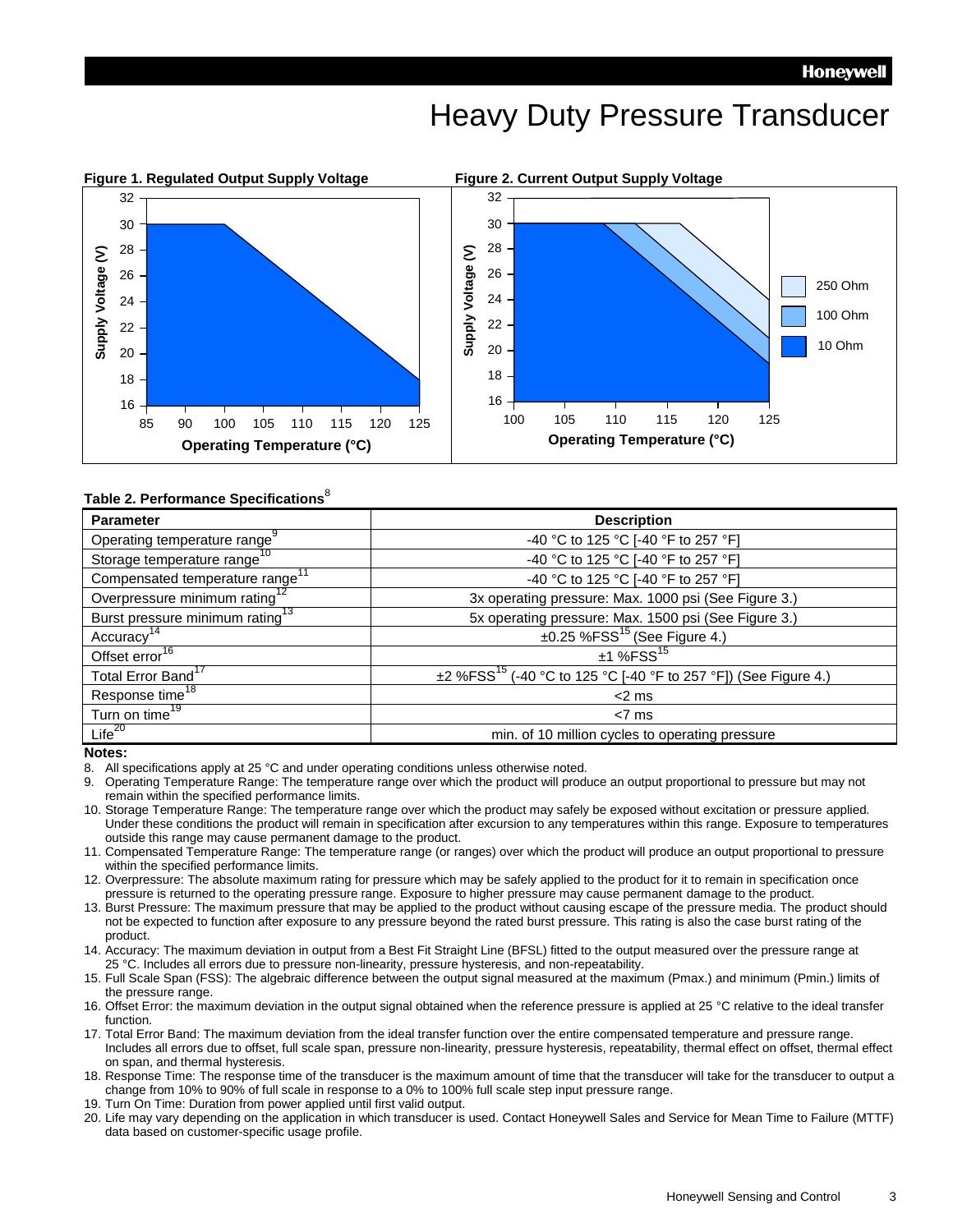## **PX2 Series**



#### **Table 3. Pressure Types**

| <b>Pressure Type</b> | <b>Description</b>                                                                                         |
|----------------------|------------------------------------------------------------------------------------------------------------|
| Absolute             | Output is proportional to the difference between applied pressure and a built-in fixed reference to vacuum |
|                      | (zero pressure), where the minimum operating pressure is set to absolute zero pressure (perfect vacuum)    |
| Sealed Gage          | Output is proportional to the difference between applied pressure and a built-in fixed reference to        |
|                      | atmsA, where the minimum operating pressure is set to 14.7 psiA (1 atmsA)                                  |

#### **Table 4. Mechanical Characteristics**

| <b>Characteristic</b> | <b>Parameter</b>                                   |
|-----------------------|----------------------------------------------------|
| Mechanical shock      | 100 G per MIL-STD-202F, Method 213B, Cond. F       |
| Vibration             | 20 G sweep, 10 Hz to 2000 Hz                       |
| Enclosure rating      | per electrical connector selection (See Figure 6.) |
| Wetted materials:     |                                                    |
| port                  | 304 stainless steel                                |
| substrate             | alumina ceramic                                    |
| adhesives             | epoxy                                              |
| electronics           | glass, silicon                                     |
| External materials:   |                                                    |
| housing               | 304 stainless steel                                |
| connector             | <b>PBT 30% GF</b>                                  |
| Installation torque   | per port type (See Figure 7.)                      |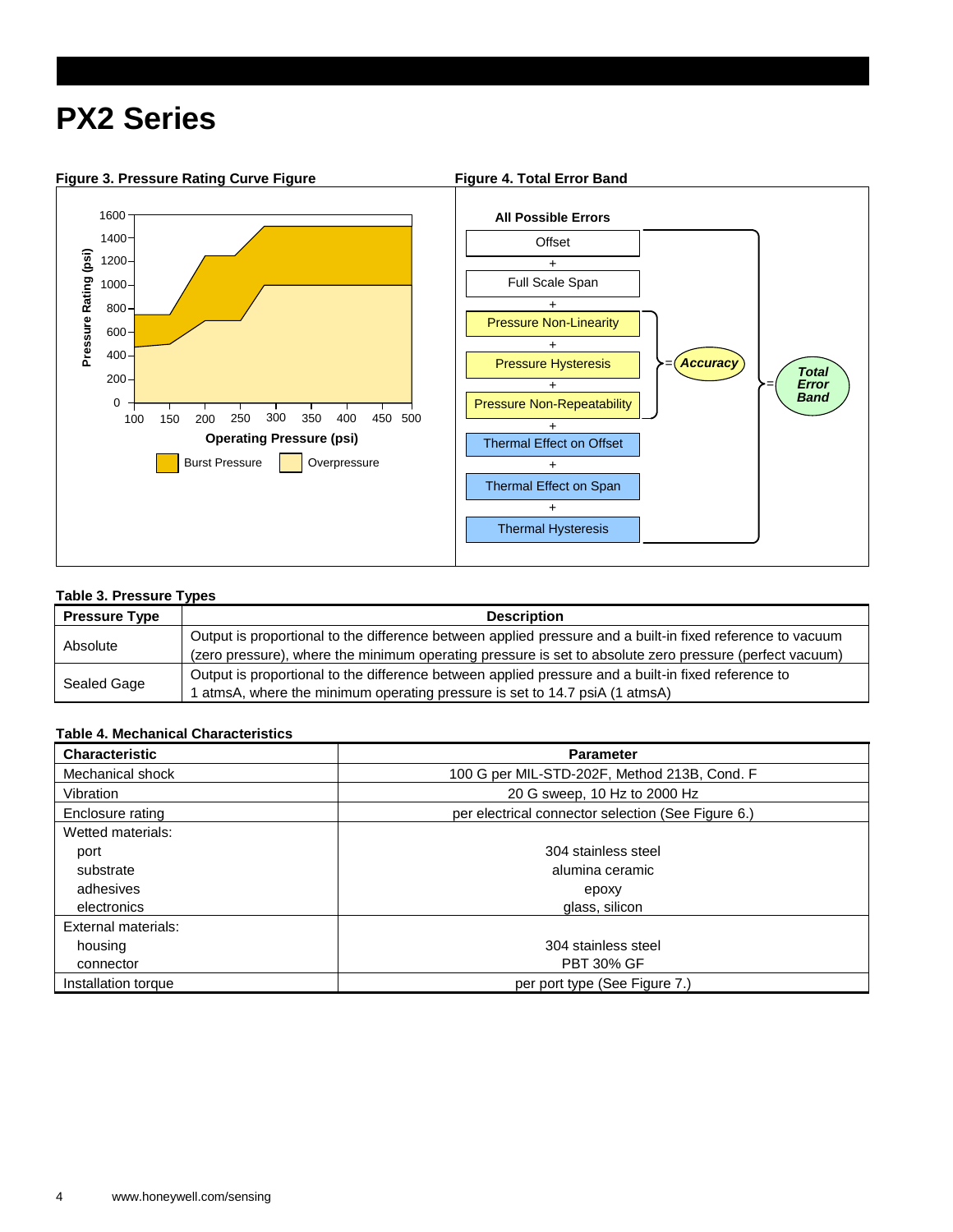### Heavy Duty Pressure Transducer



**Note 1:** Custom products are available. Contact Sales Service for more information.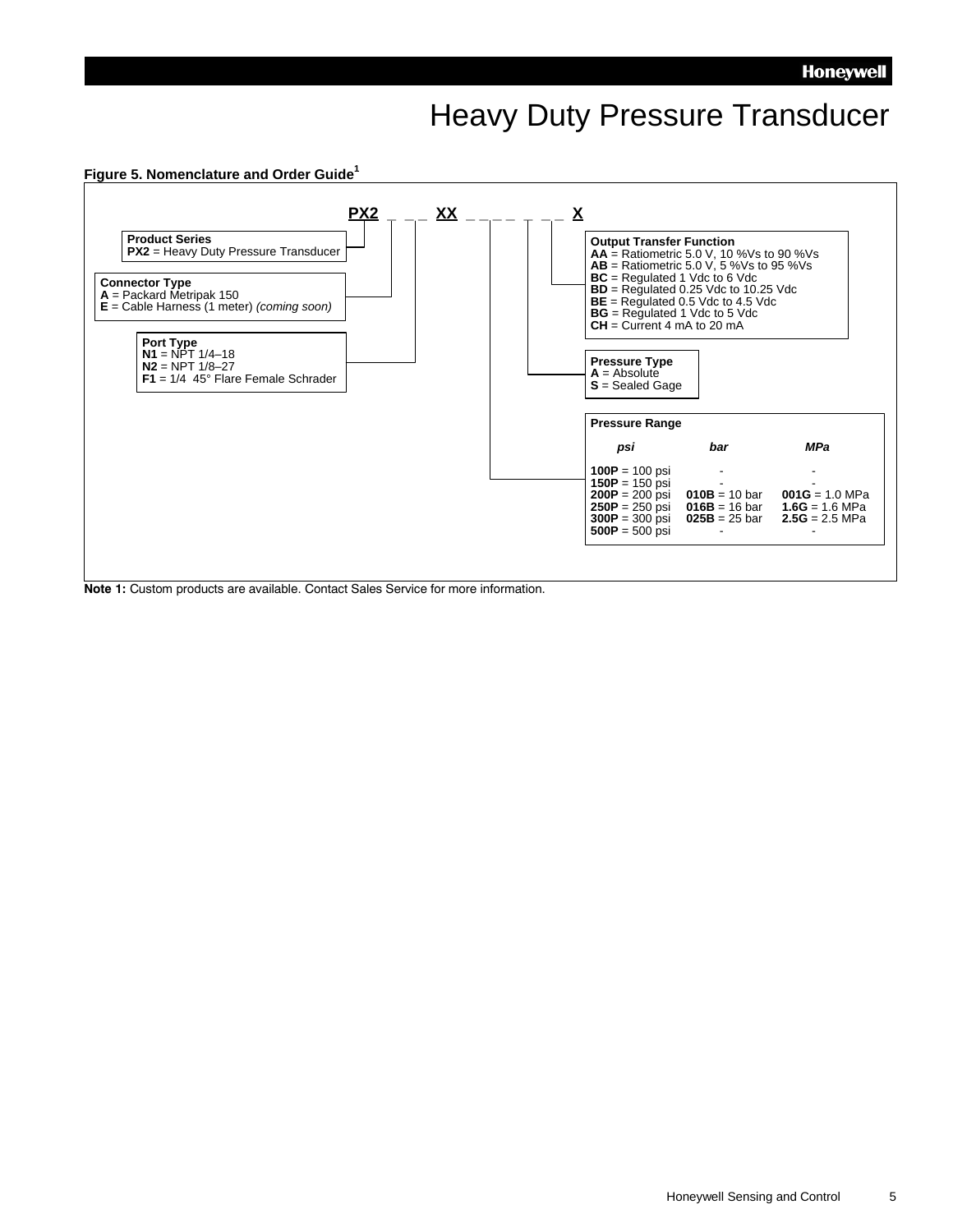## **PX2 Series**

#### **Figure 6. Connector Dimensions (For reference only: mm/[in])**

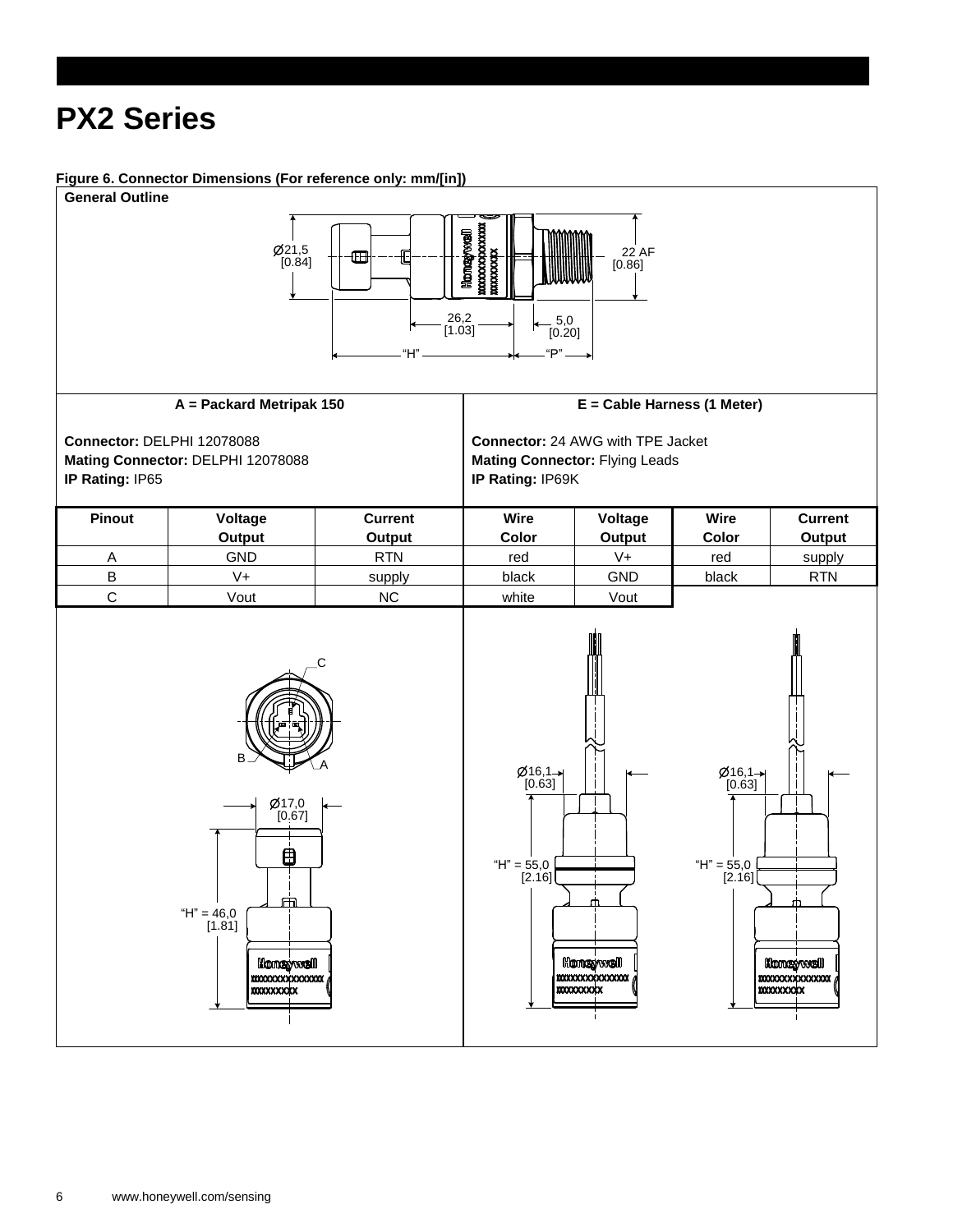### Heavy Duty Pressure Transducer

### **CAUTION**

#### **PRODUCT DAMAGE**

- Ensure torque specifications are determined for the specific application. Values provided are for reference only. NPT ports are not specified with torque values. Correct installation is based on the number of Turns From Finger Tight (TFFT). (Mating materials and thread sealants can result in significantly different torque values form one application to the next.)
- When using NPT ports in stainless steel manifolds, use a thread sealant with anti-seize properties to prevent thread galling.  $\bullet$ Ensure the sealant is rated for the application.
- Use appropriate tools (such as an open ended wrench or deep well socket) to install transducers.  $\bullet$
- Always hand-start transducers into the hole to prevent cross threading and damage
- **Failure to comply with these instructions may result in product damage.**



**Note:**

1. Straight thread maximum torque is validated to 150% of installation torque.